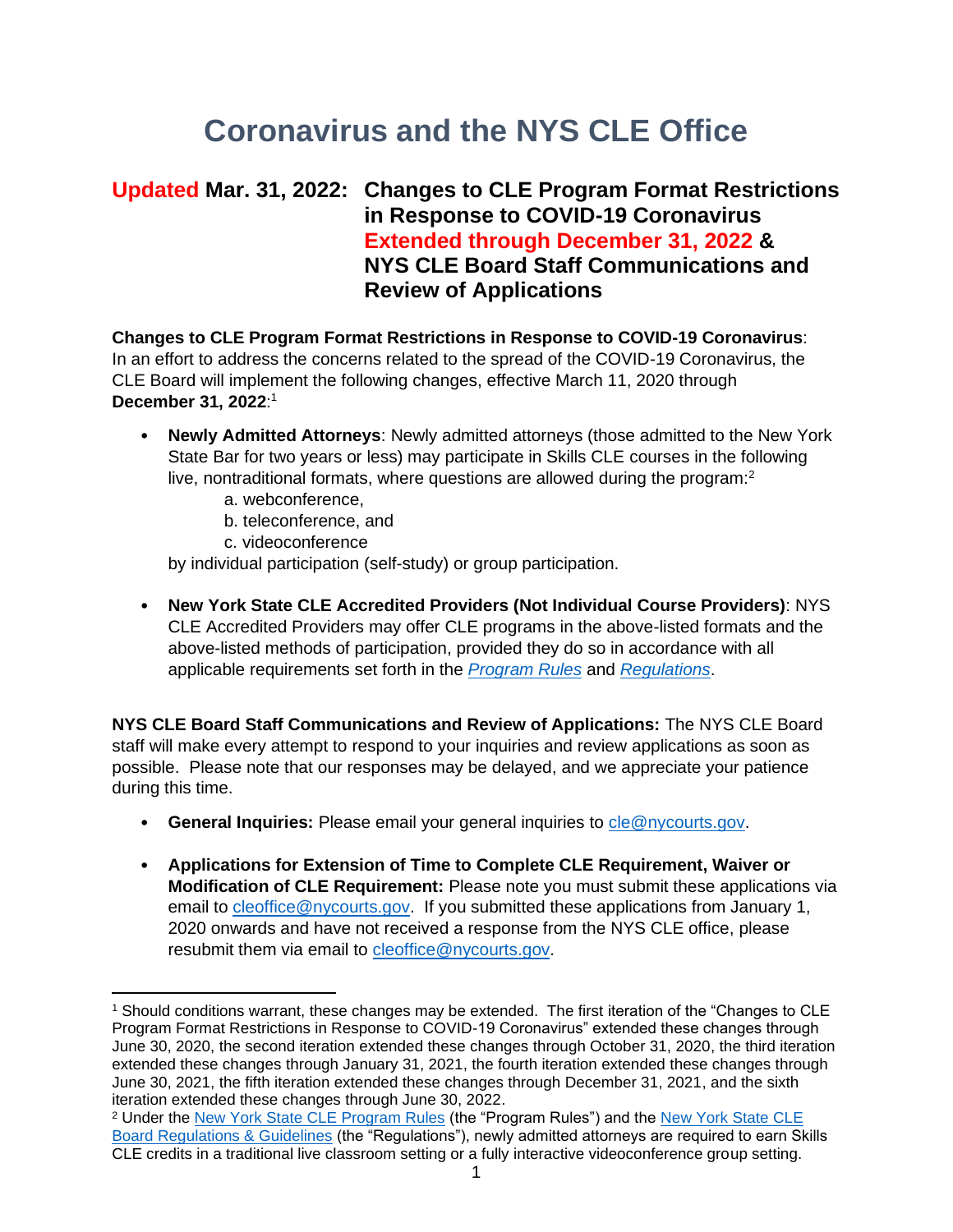- **Accredited Providers:** If your organization is a NYS CLE Accredited Provider, please send emails related to your Accredited Provider status to [CLENYAP@nycourts.gov.](mailto:CLENYAP@nycourts.gov)
	- o If you are unsure if your organization is a NYS CLE Accredited Provider or have a general CLE inquiry, then send your email to [cle@nycourts.gov.](mailto:cle@nycourts.gov)
	- o We can accept emails up to 15 MB with attachments. Please send attachments in PDF format only.
- **Pro Bono CLE Providers:** If your organization is a NYS Approved Pro Bono CLE Provider, please send emails to [cle@nycourts.gov.](mailto:cle@nycourts.gov)
	- $\circ$  You may submit your 2021 Year-End Report by email. We can accept emails up to 15 MB with attachments. Please send attachments in PDF format only. Although Year-End Reports were due by March 31, 2022, you may request additional time to submit your report, if needed.
- **Applications for Accreditation of an Individual Course Activity by a Sponsoring Organization:** To submit an Application for Accreditation of an Individual Course Activity, you must email the completed application with the required attachments to [cle@nycourts.gov](mailto:cle@nycourts.gov) **AND** mail your printed application with required attachments to NYS CLE Board, 25 Beaver Street, 8th Floor, New York, NY 10004.
	- o We will review fully completed applications **only**, so please answer all required questions and submit all required attachments with your application.
	- o We can accept emails up to 15 MB with attachments. Please send attachments in PDF format only.
	- o Please attach each required attachment (agenda, brochure/course description, faculty biographies, written materials, sample attendance verification forms) as a separate PDF.
	- $\circ$  For multi-session programs, the written materials for each session should be attached as a separate, single PDF containing all the written materials for the session and clearly indicating the name of the session.
	- o Please be sure you can verify the attendance of participants. For programs presented in a live webconference/teleconference (individual dial in/log in) format, please try to use course codes as part of your attendance verification procedure. See [here.](http://ww2.nycourts.gov/sites/default/files/document/files/2020-09/Attorney_Affirmation_Sample.pdf)
- **Applications for Accreditation of an Individual Course Activity by an Individual Attorney:** To submit an Application for Accreditation of an Individual Course Activity by an Individual Attorney, you must email the completed application with the required attachments to [cle@nycourts.gov.](mailto:cle@nycourts.gov)
	- o We will review fully completed applications **only**, so please answer all required questions and submit all required attachments with your application.
	- $\circ$  We can accept emails up to 15 MB with attachments. Please send attachments in PDF format only.
	- $\circ$  Please attach each required attachment (agenda, brochure/course description, faculty biographies, written materials, proof of attendance) as a separate PDF.
	- o For multi-session programs, the written materials for each session should be attached as a separate, single PDF containing all the written materials for the session and clearly indicating the name of the session.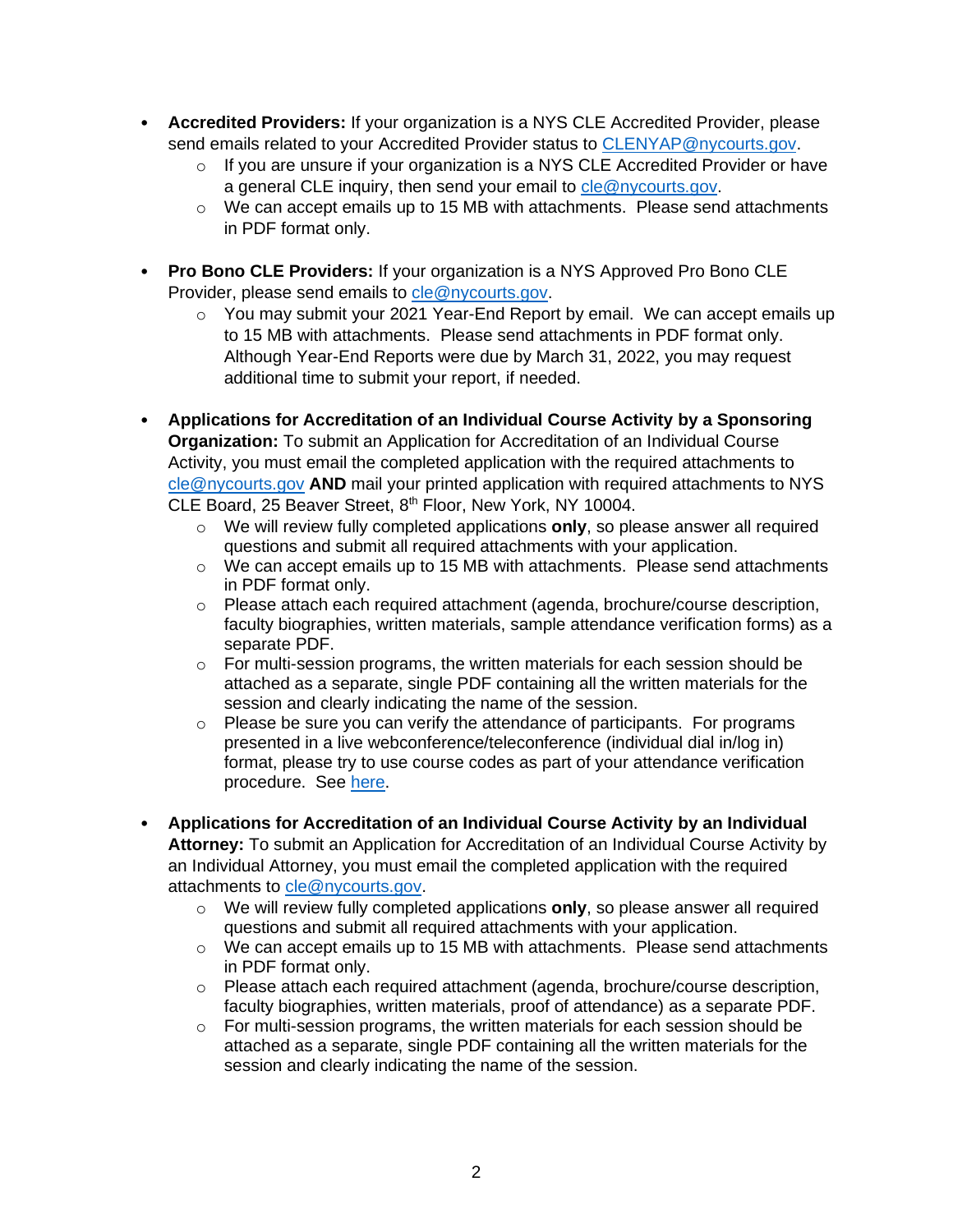- **Course Summaries:** For individual course sponsors of approved NY CLE programs, please continue to email your course summary and required attachments to [coursesummary@nycourts.gov.](mailto:coursesummary@nycourts.gov)
	- o Before emailing the file, please combine your course summary and required attachments into one PDF.
- **Publication Credit:** We are unable to review Applications for Publication Credit via email. Applications should be mailed to NYS CLE Board, 25 Beaver Street, 8<sup>th</sup> Floor, New York, NY 10004.
- **Extension of Hybrid Accreditation:** To request an extension of hybrid accreditation, sponsors must submit the Application for Extension of Hybrid Accreditation via email as a PDF to [cle@nycourts.gov.](mailto:cle@nycourts.gov) The hybrid accreditation will continue until the CLE Board staff reviews your application.
	- o We can accept emails up to 15 MB with attachments.
- **Accredited Provider Status**: Please submit Applications for Accredited Provider Status with all required attachments as PDFs via email to [cle@nycourts.gov.](mailto:cle@nycourts.gov)
	- o We can accept emails up to 15 MB with attachments.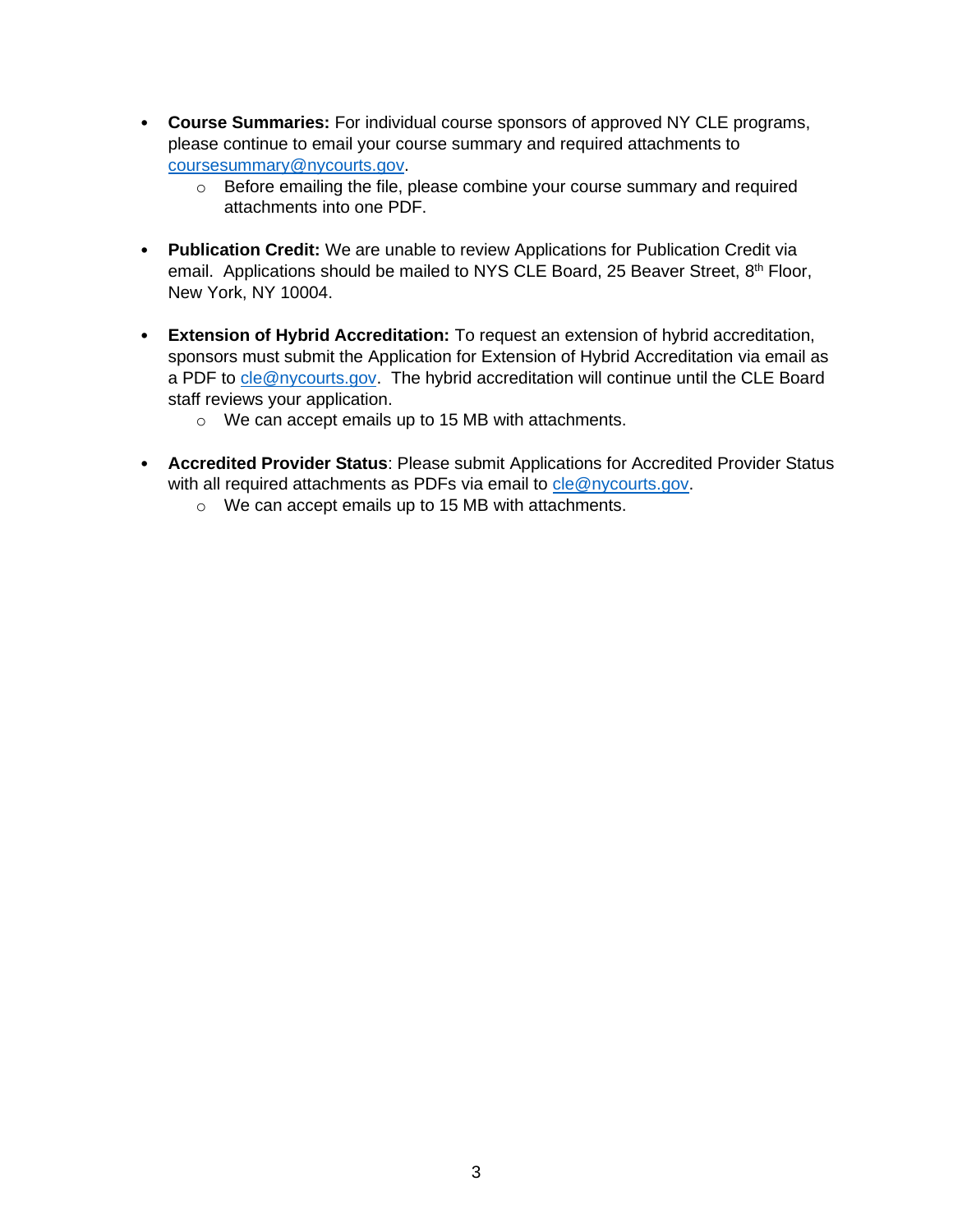# **Prior Updates:**

**Updated Oct. 5, 2021: Changes to CLE Program Format Restrictions in Response to COVID-19 Coronavirus Extended through June 30, 2022 & NYS CLE Board Staff Communications and Review of Applications** 

**Changes to CLE Program Format Restrictions in Response to COVID-19 Coronavirus**: In an effort to address the concerns related to the spread of the COVID-19 Coronavirus, the CLE Board will implement the following changes, effective March 11, 2020 through **June 30, 2022**: 3

- **Newly Admitted Attorneys**: Newly admitted attorneys (those admitted to the New York State Bar for two years or less) may participate in Skills CLE courses in the following live, nontraditional formats, where questions are allowed during the program: $4$ 
	- a. webconference,
	- b. teleconference, and
	- c. videoconference

by individual participation (self-study) or group participation.

• **New York State CLE Accredited Providers (Not Individual Course Providers)**: NYS CLE Accredited Providers may offer CLE programs in the above-listed formats and the above-listed methods of participation, provided they do so in accordance with all applicable requirements set forth in the *[Program Rules](http://ww2.nycourts.gov/sites/default/files/document/files/2018-03/programrules.pdf)* and *[Regulations](http://ww2.nycourts.gov/sites/default/files/document/files/2018-08/16a%20-%20%20CLE-Regulations__Guidelines-June%202018.pdf)*.

**NYS CLE Board Staff Communications and Review of Applications:** The NYS CLE Board staff will make every attempt to respond to your inquiries and review applications as soon as possible. Please note that our responses may be delayed, and we appreciate your patience during this time.

- **General Inquiries:** Please email your general inquiries to [cle@nycourts.gov.](mailto:cle@nycourts.gov)
- **Applications for Extension of Time to Complete CLE Requirement, Waiver or Modification of CLE Requirement:** Please note you must submit these applications via email to [cleoffice@nycourts.gov.](mailto:cleoffice@nycourts.gov) If you submitted these applications from January 1, 2020 onwards and have not received a response from the NYS CLE office, please resubmit them via email to [cleoffice@nycourts.gov.](mailto:cleoffice@nycourts.gov)

<sup>&</sup>lt;sup>3</sup> Should conditions warrant, these changes may be extended. The first iteration of the "Changes to CLE Program Format Restrictions in Response to COVID-19 Coronavirus" extended these changes through June 30, 2020, the second iteration extended these changes through October 31, 2020, the third iteration extended these changes through January 31, 2021, the fourth iteration extended these changes through June 30, 2021, and the fifth iteration extended these changes through December 31, 2021.

<sup>4</sup> Under the [New York State CLE Program Rules](http://ww2.nycourts.gov/sites/default/files/document/files/2018-03/programrules.pdf) (the "Program Rules") and the [New York State CLE](http://ww2.nycourts.gov/sites/default/files/document/files/2018-08/16a%20-%20%20CLE-Regulations__Guidelines-June%202018.pdf)  [Board Regulations & Guidelines](http://ww2.nycourts.gov/sites/default/files/document/files/2018-08/16a%20-%20%20CLE-Regulations__Guidelines-June%202018.pdf) (the "Regulations"), newly admitted attorneys are required to earn Skills CLE credits in a traditional live classroom setting or a fully interactive videoconference group setting.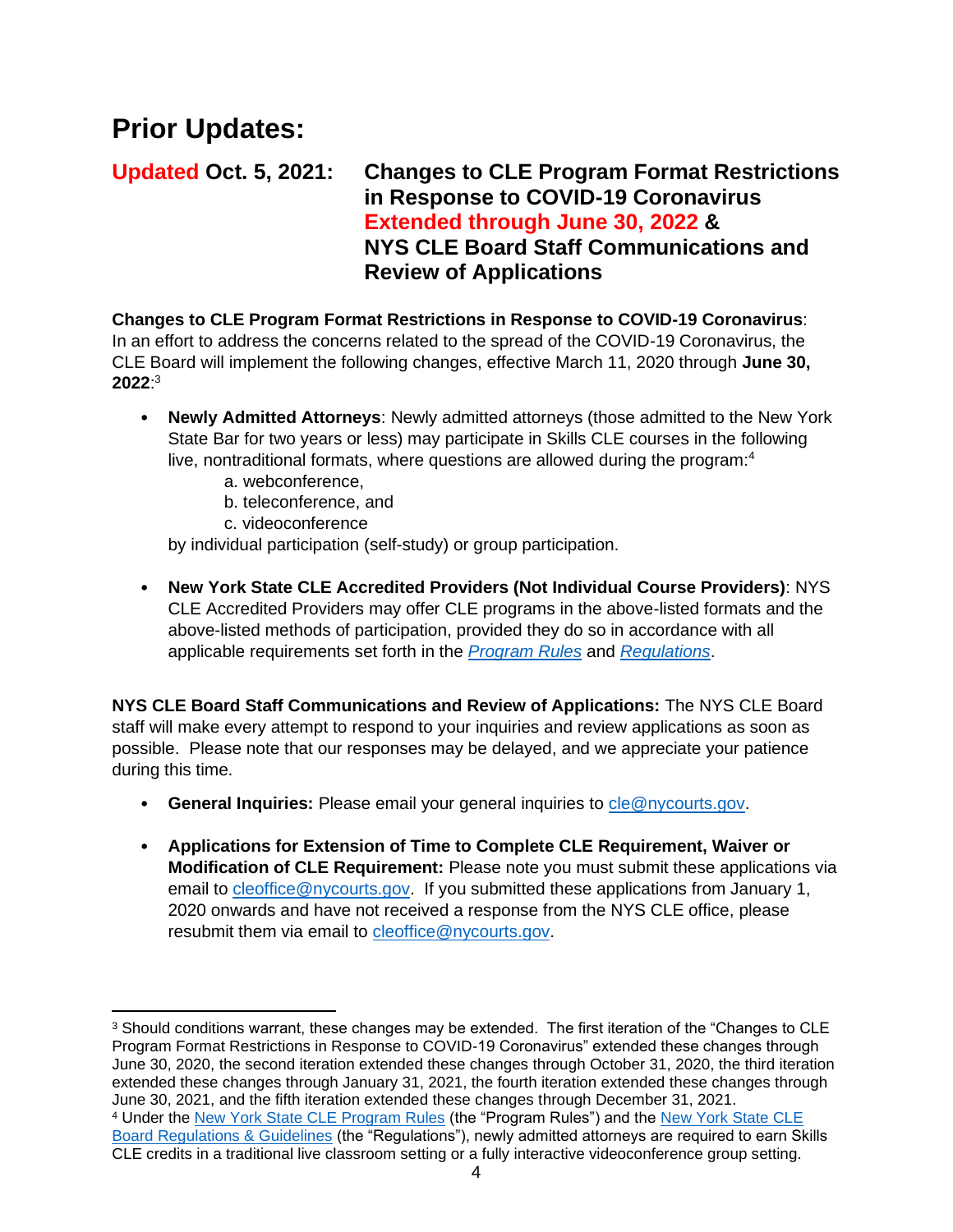- **Accredited Providers:** If your organization is a NYS CLE Accredited Provider, please send emails related to your Accredited Provider status to [CLENYAP@nycourts.gov.](mailto:CLENYAP@nycourts.gov)
	- o If you are unsure if your organization is a NYS CLE Accredited Provider or have a general CLE inquiry, then send your email to [cle@nycourts.gov.](mailto:cle@nycourts.gov)
	- o We can accept emails up to 15 MB with attachments. Please send attachments in PDF format only.
- **Applications for Accreditation of an Individual Course Activity by a Sponsoring Organization:** To submit an Application for Accreditation of an Individual Course Activity, you must email the completed application with the required attachments to [cle@nycourts.gov](mailto:cle@nycourts.gov) **AND** mail your printed application with required attachments to NYS CLE Board, 25 Beaver Street, Room 888, New York, NY 10004.
	- o We will review fully completed applications **only**, so please answer all required questions and submit all required attachments with your application.
	- o We can accept emails up to 15 MB with attachments. Please send attachments in PDF format only.
	- o Please attach each required attachment (agenda, brochure/course description, faculty biographies, written materials, sample attendance verification forms) as a separate PDF.
	- $\circ$  For multi-session programs, the written materials for each session should be attached as a separate, single PDF containing all the written materials for the session and clearly indicating the name of the session.
	- o Please be sure you can verify the attendance of participants. For programs presented in a live webconference/teleconference (individual dial in/log in) format, please try to use course codes as part of your attendance verification procedure. See [here.](http://ww2.nycourts.gov/sites/default/files/document/files/2020-09/Attorney_Affirmation_Sample.pdf)
	- $\circ$  You can mail the printed application at a later date when safe to do so; we require a printed copy of your application for our records.
- **Applications for Accreditation of an Individual Course Activity by an Individual Attorney:** To submit an Application for Accreditation of an Individual Course Activity by an Individual Attorney, you must email the completed application with the required attachments to [cle@nycourts.gov.](mailto:cle@nycourts.gov)
	- o We will review fully completed applications **only**, so please answer all required questions and submit all required attachments with your application.
	- o We can accept emails up to 15 MB with attachments. Please send attachments in PDF format only.
	- $\circ$  Please attach each required attachment (agenda, brochure/course description, faculty biographies, written materials, proof of attendance) as a separate PDF.
	- o For multi-session programs, the written materials for each session should be attached as a separate, single PDF containing all the written materials for the session and clearly indicating the name of the session.
- **Course Summaries:** For individual course sponsors of approved NY CLE programs, please continue to email your course summary and required attachments to [coursesummary@nycourts.gov.](mailto:coursesummary@nycourts.gov)
	- o Before emailing the file, please combine your course summary and required attachments into one PDF.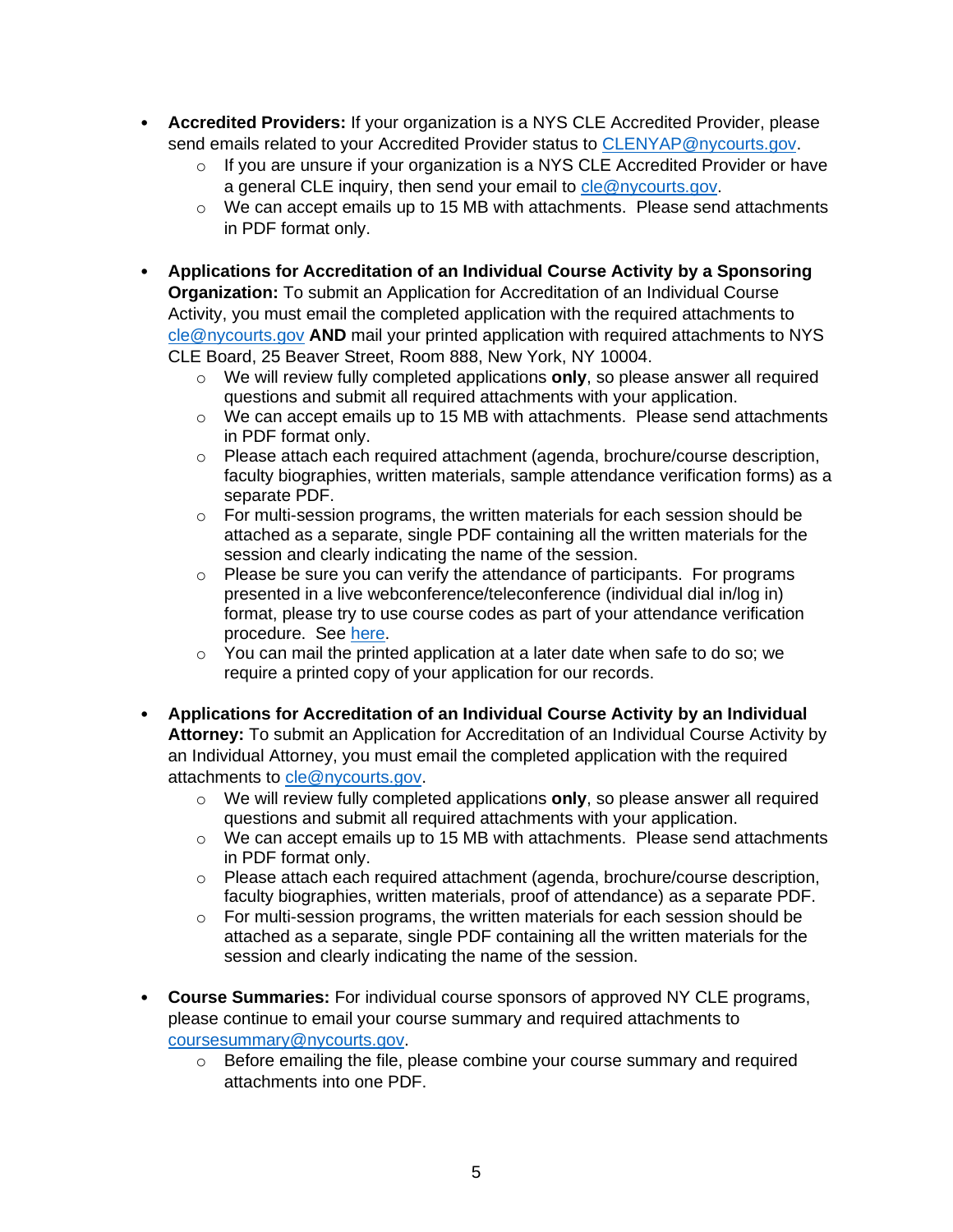- **Publication Credit:** We are unable to review Applications for Publication Credit via email. Applications should be mailed to NYS CLE Board, 25 Beaver Street, Room 888, New York, NY 10004.
- **Extension of Hybrid Accreditation:** To request an extension of hybrid accreditation, sponsors must submit the Application for Extension of Hybrid Accreditation via email as a PDF to [cle@nycourts.gov.](mailto:cle@nycourts.gov) The hybrid accreditation will continue until the CLE Board staff reviews your application.
	- o We can accept emails up to 15 MB with attachments.
- **Accredited Provider Status**: Please submit Applications for Accredited Provider Status with all required attachments as PDFs via email to [cle@nycourts.gov.](mailto:cle@nycourts.gov)
	- o We can accept emails up to 15 MB with attachments.

#### **Updated June 7, 2021: Changes to CLE Program Format Restrictions in Response to COVID-19 Coronavirus Extended through December 31, 2021 & NYS CLE Board Staff Communications and Review of Applications**

**Changes to CLE Program Format Restrictions in Response to COVID-19 Coronavirus**: In an effort to address the growing concerns related to the spread of the COVID-19 Coronavirus, the CLE Board will implement the following changes, effective March 11, 2020 through **December 31, 2021**: 5

- **Newly Admitted Attorneys**: Newly admitted attorneys (those admitted to the New York State Bar for two years or less) may participate in Skills CLE courses in the following live, nontraditional formats, where questions are allowed during the program:<sup>6</sup>
	- a. webconference,
	- b. teleconference, and
	- c. videoconference

by individual participation (self-study) or group participation.

• **New York State CLE Accredited Providers (Not Individual Course Providers)**: NYS CLE Accredited Providers may offer CLE programs in the above-listed formats and the above-listed methods of participation, provided they do so in accordance with all applicable requirements set forth in the *[Program Rules](http://ww2.nycourts.gov/sites/default/files/document/files/2018-03/programrules.pdf)* and *[Regulations](http://ww2.nycourts.gov/sites/default/files/document/files/2018-08/16a%20-%20%20CLE-Regulations__Guidelines-June%202018.pdf)*.

<sup>5</sup> Should conditions warrant, these changes may be extended. The first iteration of the "Changes to CLE Program Format Restrictions in Response to COVID-19 Coronavirus" extended these changes through June 30, 2020, the second iteration extended these changes through October 31, 2020, the third iteration extended these changes through January 31, 2021, and the fourth iteration extended these changes through June 30, 2021.

<sup>&</sup>lt;sup>6</sup> Under the [New York State CLE Program Rules](http://ww2.nycourts.gov/sites/default/files/document/files/2018-03/programrules.pdf) (the "Program Rules") and the New York State CLE [Board Regulations & Guidelines](http://ww2.nycourts.gov/sites/default/files/document/files/2018-08/16a%20-%20%20CLE-Regulations__Guidelines-June%202018.pdf) (the "Regulations"), newly admitted attorneys are required to earn Skills CLE credits in a traditional live classroom setting or a fully interactive videoconference group setting.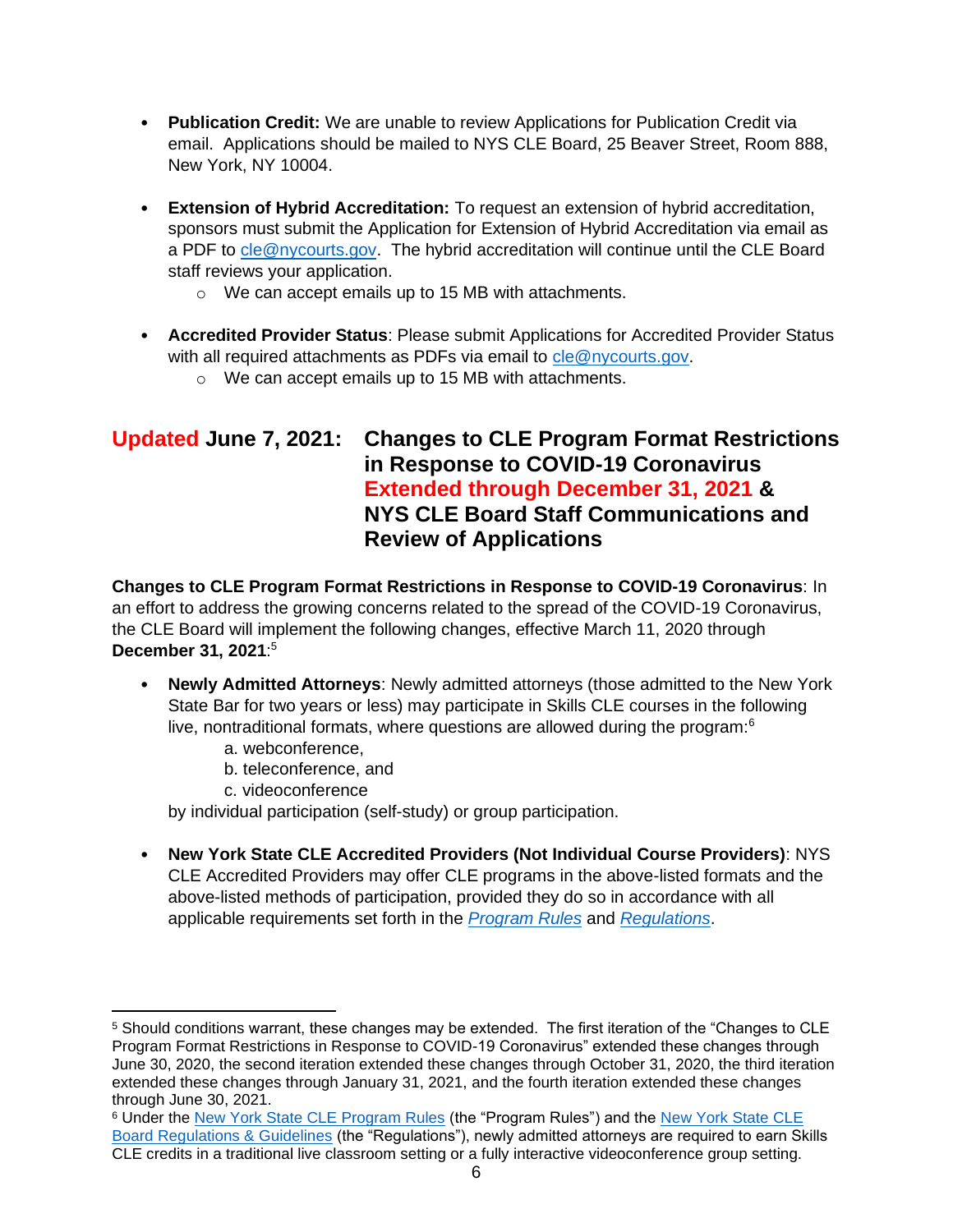**NYS CLE Board Staff Communications and Review of Applications:** The NYS CLE Board staff will make every attempt to respond to your inquiries and review applications as soon as possible. Please note that our responses may be delayed, and we appreciate your patience during this time.

- **General Inquiries:** Please email your general inquiries to [cle@nycourts.gov.](mailto:cle@nycourts.gov)
- **Applications for Extension of Time to Complete CLE Requirement, Waiver or Modification of CLE Requirement:** Please note you must submit these applications via email to [cleoffice@nycourts.gov.](mailto:cleoffice@nycourts.gov) If you submitted these applications from January 1, 2020 onwards and have not received a response from the NYS CLE office, please resubmit them via email to [cleoffice@nycourts.gov.](mailto:cleoffice@nycourts.gov)
- **Accredited Providers:** If your organization is a NYS CLE Accredited Provider, please send emails related to your Accredited Provider status to [CLENYAP@nycourts.gov.](mailto:CLENYAP@nycourts.gov)
	- $\circ$  If you are unsure if your organization is a NYS CLE Accredited Provider or have a general CLE inquiry, then send your email to [cle@nycourts.gov.](mailto:cle@nycourts.gov)
	- $\circ$  We can accept emails up to 15 MB with attachments. Please send attachments in PDF format only.
- **Pro Bono CLE Providers:** If your organization is a NYS Approved Pro Bono CLE Provider, please send emails to [cle@nycourts.gov.](mailto:cle@nycourts.gov)
	- o You may submit your 2020 Year-End Report by email. We can accept emails up to 15 MB with attachments. Please send attachments in PDF format only. Although Year-End Reports were due by March 31, 2021, you may request additional time to submit your report, if needed.
- **Applications for Accreditation of an Individual Course Activity by a Sponsoring Organization:** To submit an Application for Accreditation of an Individual Course Activity, you must email the completed application with the required attachments to [cle@nycourts.gov](mailto:cle@nycourts.gov) **AND** mail your printed application with required attachments to NYS CLE Board, 25 Beaver Street, Room 888, New York, NY 10004.
	- o We will review fully completed applications **only**, so please answer all required questions and submit all required attachments with your application.
	- $\circ$  We can accept emails up to 15 MB with attachments. Please send attachments in PDF format only.
	- o Please attach each required attachment (agenda, brochure/course description, faculty biographies, written materials, sample attendance verification forms) as a separate PDF.
	- $\circ$  For multi-session programs, the written materials for each session should be attached as a separate, single PDF containing all the written materials for the session and clearly indicating the name of the session.
	- $\circ$  Please be sure you can verify the attendance of participants. For programs presented in a live webconference/teleconference (individual dial in/log in) format, please try to use course codes as part of your attendance verification procedure. See [here.](http://ww2.nycourts.gov/sites/default/files/document/files/2018-03/affirmation_sample.pdf)
	- o You can mail the printed application at a later date when safe to do so; we require a printed copy of your application for our records.
- **Applications for Accreditation of an Individual Course Activity by an Individual Attorney:** To submit an Application for Accreditation of an Individual Course Activity by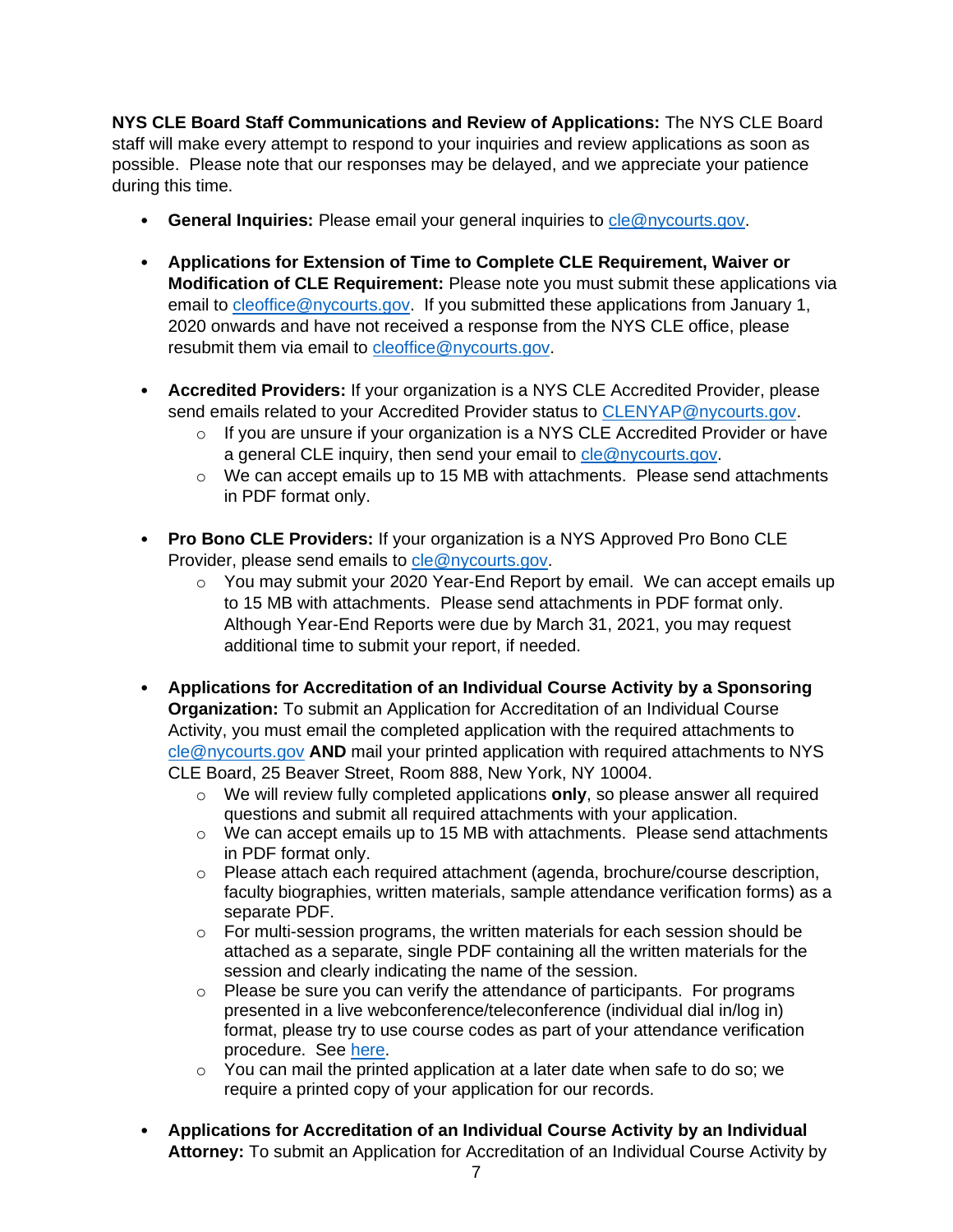an Individual Attorney, you must email the completed application with the required attachments to [cle@nycourts.gov.](mailto:cle@nycourts.gov)

- o We will review fully completed applications **only**, so please answer all required questions and submit all required attachments with your application.
- $\circ$  We can accept emails up to 15 MB with attachments. Please send attachments in PDF format only.
- $\circ$  Please attach each required attachment (agenda, brochure/course description, faculty biographies, written materials, proof of attendance) as a separate PDF.
- o For multi-session programs, the written materials for each session should be attached as a separate, single PDF containing all the written materials for the session and clearly indicating the name of the session.
- **Course Summaries:** For individual course sponsors of approved NY CLE programs, please continue to email your course summary and required attachments to [coursesummary@nycourts.gov.](mailto:coursesummary@nycourts.gov)
	- o Before emailing the file, please combine your course summary and required attachments into one PDF.
- **Publication Credit:** We are unable to review Applications for Publication Credit via email. Applications should be mailed to NYS CLE Board, 25 Beaver Street, Room 888, New York, NY 10004.
- **Extension of Hybrid Accreditation:** To request an extension of hybrid accreditation, sponsors must submit the Application for Extension of Hybrid Accreditation via email as a PDF to [cle@nycourts.gov.](mailto:cle@nycourts.gov) The hybrid accreditation will continue until the CLE Board staff reviews your application.
	- o We can accept emails up to 15 MB with attachments.
- **Accredited Provider Status**: Please submit Applications for Accredited Provider Status with all required attachments as PDFs via email to [cle@nycourts.gov.](mailto:cle@nycourts.gov)
	- o We can accept emails up to 15 MB with attachments.

## **Updated Dec. 17, 2020: Changes to CLE Program Format Restrictions in Response to COVID-19 Coronavirus Extended through June 30, 2021 & NYS CLE Board Staff Communications and Review of Applications**

**Changes to CLE Program Format Restrictions in Response to COVID-19 Coronavirus**: In an effort to address the growing concerns related to the spread of the COVID-19 Coronavirus, the CLE Board will implement the following changes, effective March 11, 2020 through **June 30, 2021**: 7

 $7$  Should conditions warrant, these changes may be extended. The first iteration of the "Changes to CLE Program Format Restrictions in Response to COVID-19 Coronavirus" extended these changes through June 30, 2020, the second iteration extended these changes through October 31, 2020, and the third iteration extended these changes through January 31, 2021.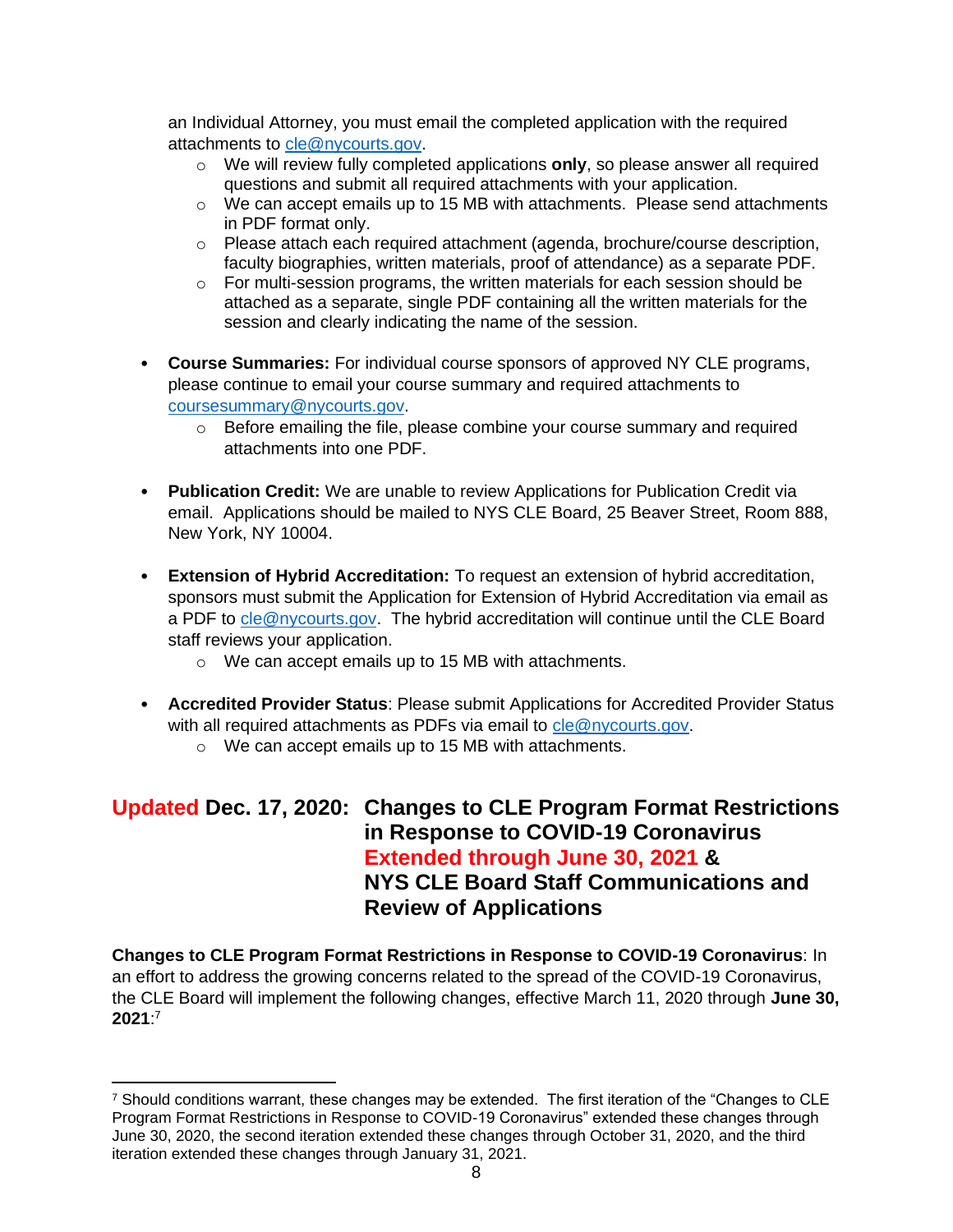- **Newly Admitted Attorneys**: Newly admitted attorneys (those admitted to the New York State Bar for two years or less) may participate in Skills CLE courses in the following live, nontraditional formats, where questions are allowed during the program:<sup>8</sup>
	- a. webconference,
	- b. teleconference, and
	- c. videoconference

by individual participation (self-study) or group participation.

• **New York State CLE Accredited Providers (Not Individual Course Providers)**: NYS CLE Accredited Providers may offer CLE programs in the above-listed formats and the above-listed methods of participation, provided they do so in accordance with all applicable requirements set forth in the *[Program Rules](http://ww2.nycourts.gov/sites/default/files/document/files/2018-03/programrules.pdf)* and *[Regulations](http://ww2.nycourts.gov/sites/default/files/document/files/2018-08/16a%20-%20%20CLE-Regulations__Guidelines-June%202018.pdf)*.

**NYS CLE Board Staff Communications and Review of Applications:** The NYS CLE Board staff is working remotely and will make every attempt to answer your inquiries and review applications to the extent possible. Please note that our responses may be delayed, and we appreciate your patience during this time.

- **General Inquiries:** Unfortunately, we are unable to answer telephone calls at this time. Please email your general inquiries to [cle@nycourts.gov.](mailto:cle@nycourts.gov)
- **Applications for Extension of Time to Complete CLE Requirement, Waiver or Modification of CLE Requirement:** Please note you must submit these applications via email to [cleoffice@nycourts.gov.](mailto:cleoffice@nycourts.gov) If you submitted these applications from January 1, 2020 onwards and have not received a response from the NYS CLE office, please resubmit them via email to [cleoffice@nycourts.gov.](mailto:cleoffice@nycourts.gov)
- **Accredited Providers:** If your organization is a NYS CLE Accredited Provider, please send emails related to your Accredited Provider status to [CLENYAP@nycourts.gov.](mailto:CLENYAP@nycourts.gov)
	- o If you are unsure if your organization is a NYS CLE Accredited Provider or have a general CLE inquiry, then send your email to [cle@nycourts.gov.](mailto:cle@nycourts.gov)
	- $\circ$  We can accept emails up to 15 MB with attachments. Please send attachments in PDF format only.
- **Pro Bono CLE Providers:** If your organization is a NYS Approved Pro Bono CLE Provider, please send emails to [cle@nycourts.gov.](mailto:cle@nycourts.gov)
	- o You may submit your 2019 Year-End Report by email. We can accept emails up to 15 MB with attachments. Please send attachments in PDF format only. Although Year-End Reports were due by March 31, 2020, you may request additional time to submit your report, if needed.
- **Applications for Accreditation of an Individual Course Activity by a Sponsoring Organization or by an Individual Attorney:** To submit an Application for Accreditation of an Individual Course Activity, you must email the completed application with the required attachments to [cle@nycourts.gov](mailto:cle@nycourts.gov) **AND** mail your printed application with

<sup>8</sup> Under the [New York State CLE Program Rules](http://ww2.nycourts.gov/sites/default/files/document/files/2018-03/programrules.pdf) (the "Program Rules") and the New York State CLE [Board Regulations & Guidelines](http://ww2.nycourts.gov/sites/default/files/document/files/2018-08/16a%20-%20%20CLE-Regulations__Guidelines-June%202018.pdf) (the "Regulations"), newly admitted attorneys are required to earn Skills CLE credits in a traditional live classroom setting or a fully interactive videoconference group setting.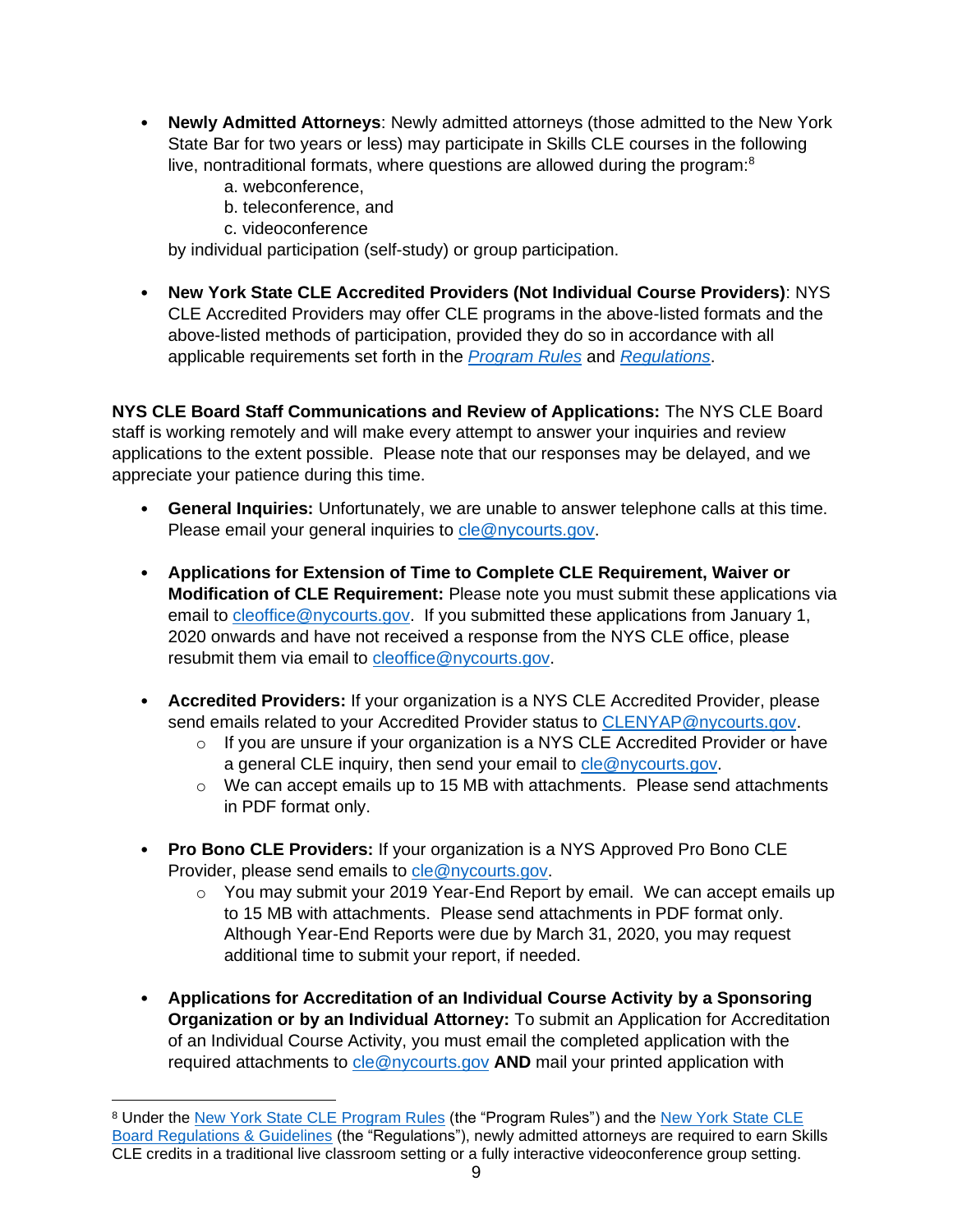required attachments to NYS CLE Board, 25 Beaver Street, Room 888, New York, NY 10004.

- o We will review fully completed applications **only**, so please answer all required questions and submit all required attachments with your application.
- $\circ$  We can accept emails up to 15 MB with attachments. Please send attachments in PDF format only.
- $\circ$  Please attach each required attachment (agenda, brochure/course description, faculty biographies, written materials, for sponsoring organizations—sample attendance verification forms, for attorneys—proof of attendance) as a separate PDF.
- $\circ$  For multi-session programs, the written materials for each session should be attached as a separate, single PDF containing all the written materials for the session and clearly indicating the name of the session.
- o For sponsoring organizations—please be sure you are able to verify the attendance of participants. For programs presented in a live webconference/teleconference (individual dial in/log in) format, please try to use course codes as part of your attendance verification procedure. See [here.](http://ww2.nycourts.gov/sites/default/files/document/files/2018-03/affirmation_sample.pdf)
- o You can mail the printed application at a later date when safe to do so; we require a printed copy of your application for our records.
- **Course Summaries:** For individual course sponsors of approved NY CLE programs, please continue to email your course summary and required attachments to [coursesummary@nycourts.gov.](mailto:coursesummary@nycourts.gov)
	- $\circ$  Before emailing the file, please combine your course summary and required attachments into one PDF.

At this time, we are unable to review the following applications:

- **Publication Credit:** We are unable to review Applications for Publication Credit via email. Applications should be mailed to NYS CLE Board, 25 Beaver Street, Room 888, New York, NY 10004.
- **Extension of Hybrid Accreditation:** To request an extension of hybrid accreditation, sponsors must submit the Application for Extension of Hybrid Accreditation via email as a PDF to [cle@nycourts.gov](mailto:cle@nycourts.gov) **AND** mail the application to NYS CLE Board, 25 Beaver Street, Room 888, New York, NY 10004. The hybrid accreditation will continue until the CLE Board staff reviews your application upon our return to the office.
	- o We can accept emails up to 15 MB with attachments.
	- $\circ$  You can mail the printed application at a later date when safe to do so; we require a printed copy of your application for our records.
- **Accredited Provider Status**: We are unable to review Applications for Accredited Provider Status via email. Applications should be mailed to NYS CLE Board, 25 Beaver Street, Room 888, New York, NY 10004.

#### **Updated Sept. 16, 2020: Changes to CLE Program Format Restrictions in Response to COVID-19 Coronavirus Extended through January 31, 2021 &**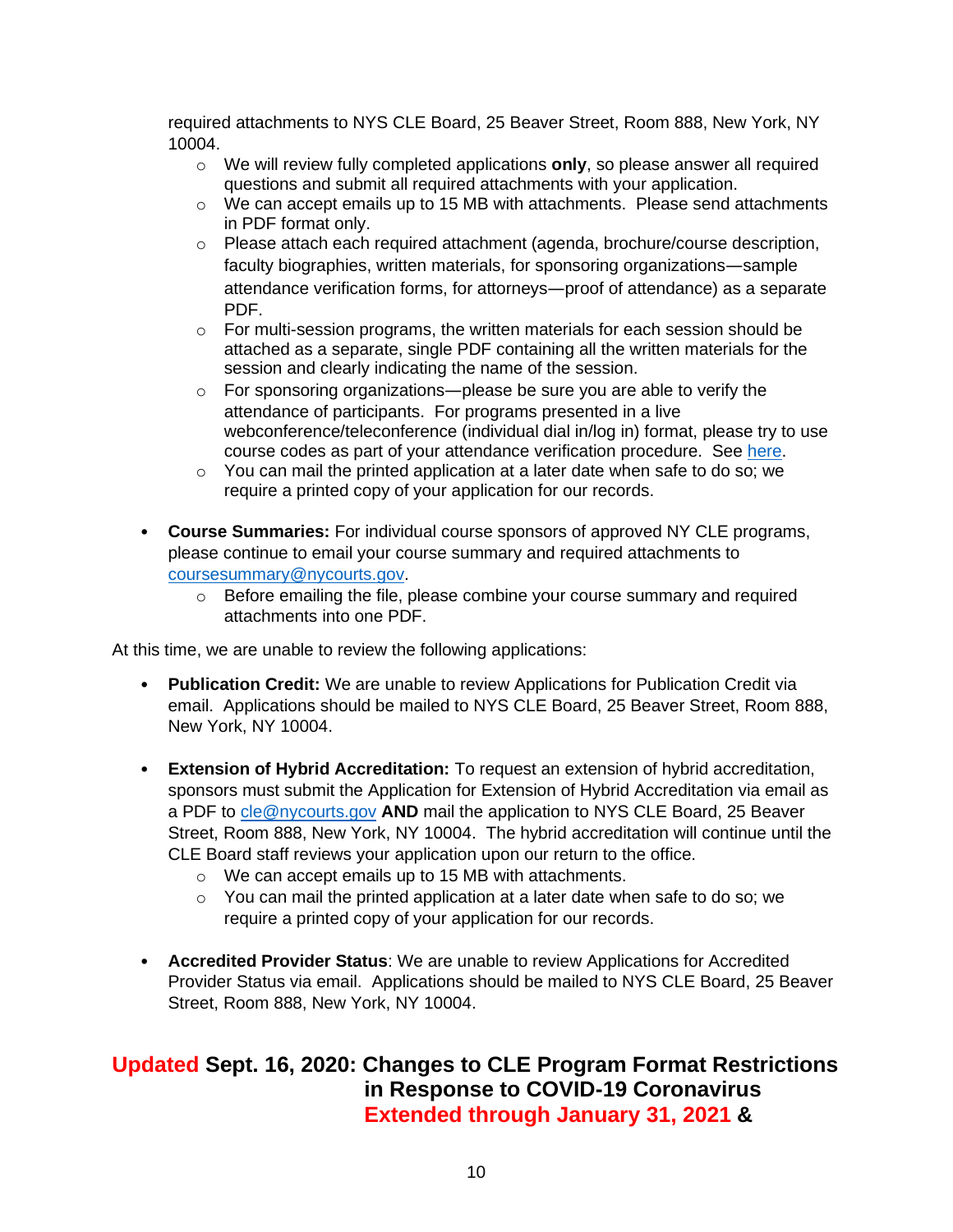# **NYS CLE Board Staff Communications and Review of Applications**

**Changes to CLE Program Format Restrictions in Response to COVID-19 Coronavirus**: In an effort to address the growing concerns related to the spread of the COVID-19 Coronavirus, the CLE Board will implement the following changes, effective March 11, 2020 through **January 31, 2021**: 9

- **Newly Admitted Attorneys**: Newly admitted attorneys (those admitted to the New York State Bar for two years or less) may participate in Skills CLE courses in the following live, nontraditional formats, where questions are allowed during the program:<sup>10</sup>
	- a. webconference,
	- b. teleconference, and
	- c. videoconference

by individual participation (self-study) or group participation.

• **New York State CLE Accredited Providers (Not Individual Course Providers)**: NYS CLE Accredited Providers may offer CLE programs in the above-listed formats and the above-listed methods of participation, provided they do so in accordance with all applicable requirements set forth in the *[Program Rules](http://ww2.nycourts.gov/sites/default/files/document/files/2018-03/programrules.pdf)* and *[Regulations](http://ww2.nycourts.gov/sites/default/files/document/files/2018-08/16a%20-%20%20CLE-Regulations__Guidelines-June%202018.pdf)*.

**NYS CLE Board Staff Communications and Review of Applications:** The NYS CLE Board staff is working remotely and will make every attempt to answer your inquiries and review applications to the extent possible. Please note that our responses may be delayed, and we appreciate your patience during this time.

- **General Inquiries:** Unfortunately, we are unable to answer telephone calls at this time. Please email your general inquiries to [cle@nycourts.gov.](mailto:cle@nycourts.gov)
- **Applications for Extension of Time to Complete CLE Requirement, Waiver or Modification of CLE Requirement:** Please note you must submit these applications via email to [cleoffice@nycourts.gov.](mailto:cleoffice@nycourts.gov) If you submitted these applications from January 1, 2020 onwards and have not received a response from the NYS CLE office, please resubmit them via email to [cleoffice@nycourts.gov.](mailto:cleoffice@nycourts.gov)
- **Accredited Providers:** If your organization is a NYS CLE Accredited Provider, please send emails related to your Accredited Provider status to [CLENYAP@nycourts.gov.](mailto:CLENYAP@nycourts.gov)
	- o If you are unsure if your organization is a NYS CLE Accredited Provider or have a general CLE inquiry, then send your email to [cle@nycourts.gov.](mailto:cle@nycourts.gov)
	- o We can accept emails up to 15 MB with attachments. Please send attachments in PDF format only.

<sup>9</sup> Should conditions warrant, these changes may be extended. The first iteration of the "Changes to CLE Program Format Restrictions in Response to COVID-19 Coronavirus" extended these changes through June 30, 2020 and the second iteration extended these changes through October 31, 2020. <sup>10</sup> Under the [New York State CLE Program Rules](http://ww2.nycourts.gov/sites/default/files/document/files/2018-03/programrules.pdf) (the "Program Rules") and the New York State CLE [Board Regulations & Guidelines](http://ww2.nycourts.gov/sites/default/files/document/files/2018-08/16a%20-%20%20CLE-Regulations__Guidelines-June%202018.pdf) (the "Regulations"), newly admitted attorneys are required to earn Skills CLE credits in a traditional live classroom setting or a fully interactive videoconference group setting.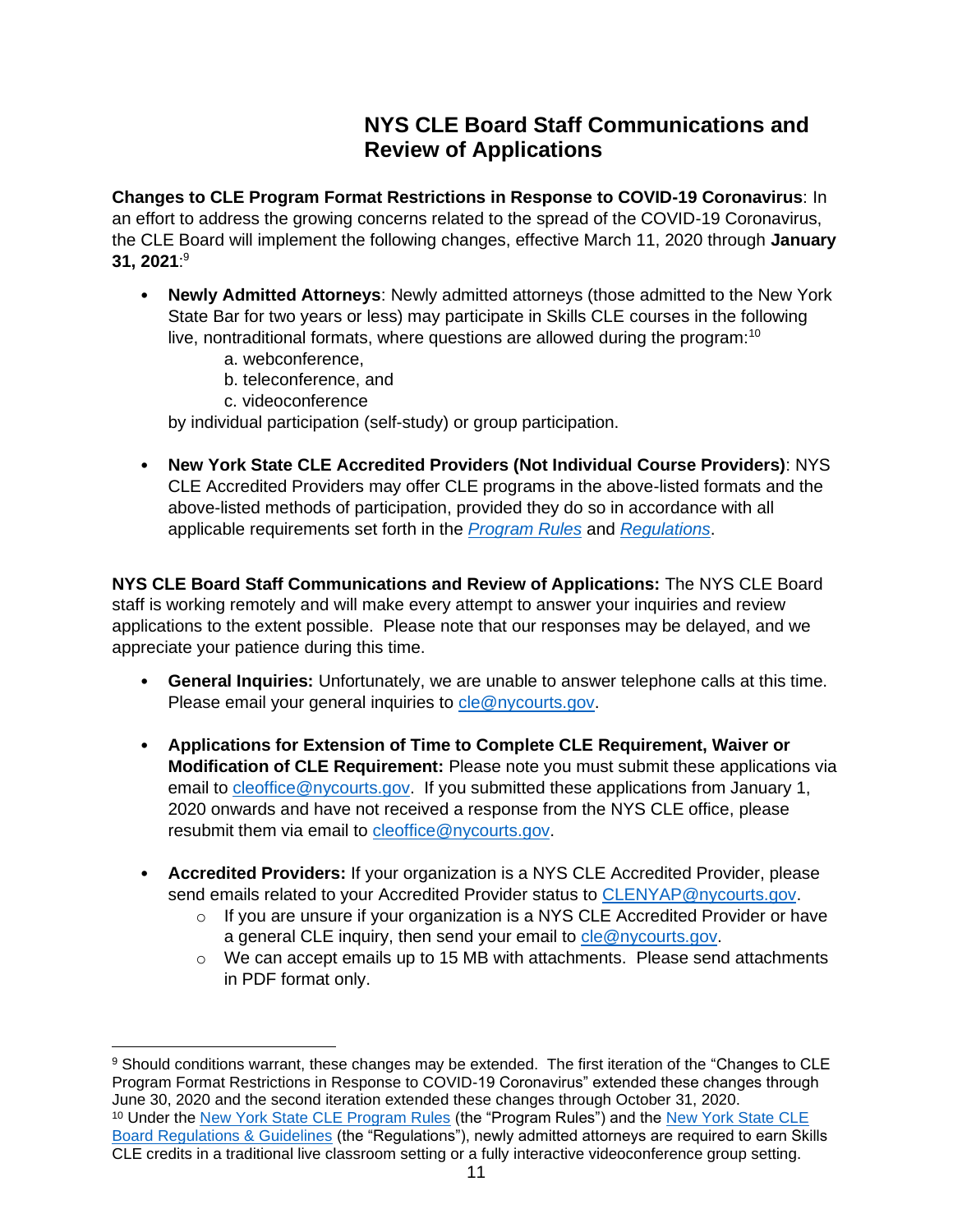- **Pro Bono CLE Providers:** If your organization is a NYS Approved Pro Bono CLE Provider, please send emails to [cle@nycourts.gov.](mailto:cle@nycourts.gov)
	- o You may submit your 2019 Year-End Report by email. We can accept emails up to 15 MB with attachments. Please send attachments in PDF format only. Although Year-End Reports were due by March 31, 2020, you may request additional time to submit your report, if needed.
- **Applications for Accreditation of an Individual Course Activity by a Sponsoring Organization or by an Individual Attorney:** To submit an Application for Accreditation of an Individual Course Activity, you must email the completed application with the required attachments to [cle@nycourts.gov](mailto:cle@nycourts.gov) **AND** mail your printed application with required attachments to NYS CLE Board, 25 Beaver Street, Room 888, New York, NY 10004.
	- o We will review fully completed applications **only**, so please answer all required questions and submit all required attachments with your application.
	- o We can accept emails up to 15 MB with attachments. Please send attachments in PDF format only.
	- $\circ$  Please attach each required attachment (agenda, brochure/course description, faculty biographies, written materials, for sponsoring organizations—sample attendance verification forms, for attorneys—proof of attendance) as a separate PDF.
	- $\circ$  For multi-session programs, the written materials for each session should be attached as a separate, single PDF containing all the written materials for the session and clearly indicating the name of the session.
	- o For sponsoring organizations—please be sure you are able to verify the attendance of participants. For programs presented in a live webconference/teleconference (individual dial in/log in) format, please try to use course codes as part of your attendance verification procedure. See [here.](http://ww2.nycourts.gov/sites/default/files/document/files/2018-03/affirmation_sample.pdf)
	- o You can mail the printed application at a later date when safe to do so; we require a printed copy of your application for our records.
- **Course Summaries:** For individual course sponsors of approved NY CLE programs, please continue to email your course summary and required attachments to [coursesummary@nycourts.gov.](mailto:coursesummary@nycourts.gov)
	- $\circ$  Before emailing the file, please combine your course summary and required attachments into one PDF.

At this time, we are unable to review the following applications:

- **Publication Credit:** We are unable to review Applications for Publication Credit via email. Applications should be mailed to NYS CLE Board, 25 Beaver Street, Room 888, New York, NY 10004.
- **Extension of Hybrid Accreditation:** To request an extension of hybrid accreditation, sponsors must submit the Application for Extension of Hybrid Accreditation via email as a PDF to [cle@nycourts.gov](mailto:cle@nycourts.gov) **AND** mail the application to NYS CLE Board, 25 Beaver Street, Room 888, New York, NY 10004. The hybrid accreditation will continue until the CLE Board staff reviews your application upon our return to the office.
	- o We can accept emails up to 15 MB with attachments.
	- o You can mail the printed application at a later date when safe to do so; we require a printed copy of your application for our records.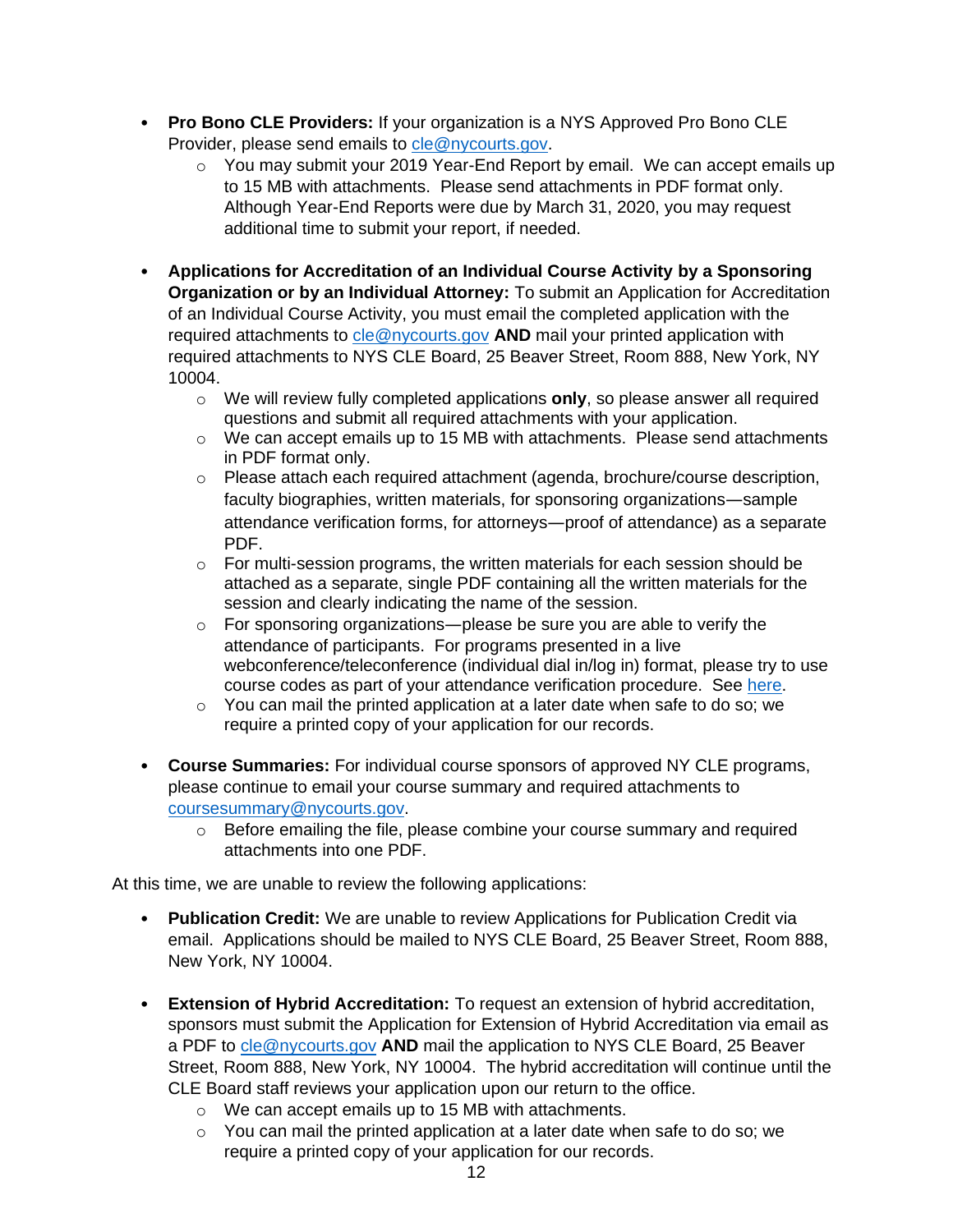• **Accredited Provider Status**: We are unable to review Applications for Accredited Provider Status via email. Applications should be mailed to NYS CLE Board, 25 Beaver Street, Room 888, New York, NY 10004.

#### **Updated June 8, 2020: Changes to CLE Program Format Restrictions in Response to COVID-19 Coronavirus Extended through October 31, 2020 & NYS CLE Board Staff Communications and Review of Applications**

**Changes to CLE Program Format Restrictions in Response to COVID-19 Coronavirus**: In an effort to address the growing concerns related to the spread of the COVID-19 Coronavirus, the CLE Board will implement the following changes, effective March 11, 2020 through **October 31, 2020**: 11

- **Newly Admitted Attorneys**: Newly admitted attorneys (those admitted to the New York State Bar for two years or less) may participate in Skills CLE courses in the following live, nontraditional formats, where questions are allowed during the program: $12$ 
	- a. webconference,
	- b. teleconference, and
	- c. videoconference

by individual participation (self-study) or group participation.

• **New York State CLE Accredited Providers (Not Individual Course Providers)**: NYS CLE Accredited Providers may offer CLE programs in the above-listed formats and the above-listed methods of participation, provided they do so in accordance with all applicable requirements set forth in the *Program Rules* and *Regulations*.

**NYS CLE Board Staff Communications and Review of Applications:** The NYS CLE Board staff is working remotely and will make every attempt to answer your inquiries and review applications to the extent possible. Please note that our responses may be delayed, and we appreciate your patience during this time.

- **General Inquiries:** Unfortunately, we are unable to answer telephone calls at this time. Please email your general inquiries to [cle@nycourts.gov.](mailto:cle@nycourts.gov)
- **Applications for Extension of Time to Complete CLE Requirement, Waiver or Modification of CLE Requirement:** Please note you must submit these applications via

<sup>11</sup> Should conditions warrant, these changes may be extended. The first iteration of the "Changes to CLE Program Format Restrictions in Response to COVID-19 Coronavirus" extended these changes through June 30, 2020.

<sup>&</sup>lt;sup>12</sup> Under the [New York State CLE Program Rules](http://ww2.nycourts.gov/sites/default/files/document/files/2018-03/programrules.pdf) (the "Program Rules") and the New York State CLE [Board Regulations & Guidelines](http://ww2.nycourts.gov/sites/default/files/document/files/2018-08/16a%20-%20%20CLE-Regulations__Guidelines-June%202018.pdf) (the "Regulations"), newly admitted attorneys are required to earn Skills CLE credits in a traditional live classroom setting or a fully interactive videoconference group setting.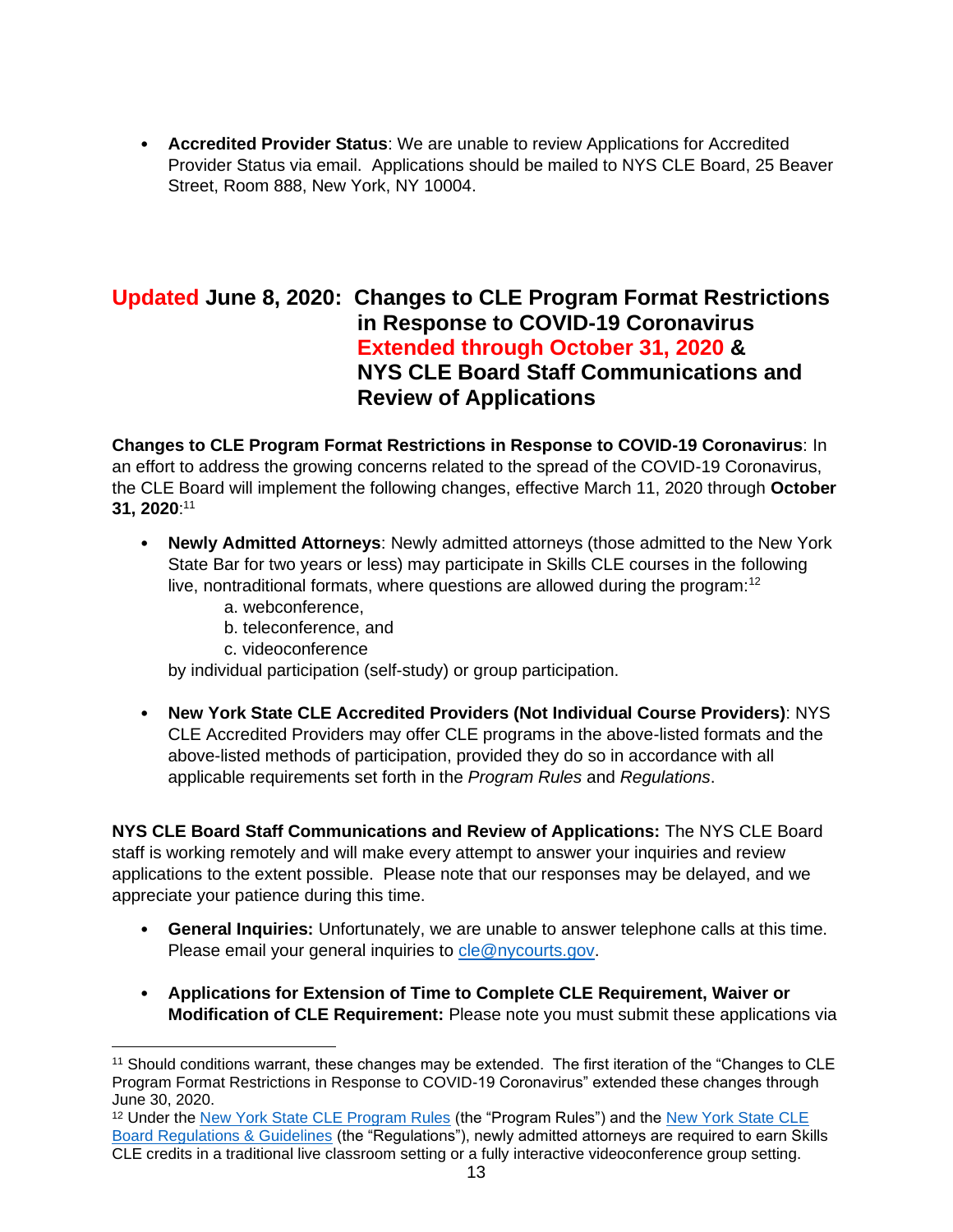email to [cleoffice@nycourts.gov.](mailto:cleoffice@nycourts.gov) If you submitted these applications from January 1, 2020 onwards and have not received a response from the NYS CLE office, please resubmit them via email to [cleoffice@nycourts.gov.](mailto:cleoffice@nycourts.gov)

- **Accredited Providers:** If your organization is a NYS CLE Accredited Provider, please send emails related to your Accredited Provider status to [CLENYAP@nycourts.gov.](mailto:CLENYAP@nycourts.gov)
	- o If you are unsure if your organization is a NYS CLE Accredited Provider or have a general CLE inquiry, then send your email to [cle@nycourts.gov.](mailto:cle@nycourts.gov)
	- o We can accept emails up to 15 MB with attachments. Please send attachments in PDF format only.
- **Pro Bono CLE Providers:** If your organization is a NYS Approved Pro Bono CLE Provider, please send emails to [cle@nycourts.gov.](mailto:cle@nycourts.gov)
	- o You may submit your 2019 Year-End Report by email. We can accept emails up to 15 MB with attachments. Please send attachments in PDF format only. Although Year-End Reports were due by March 31, 2020, you may request additional time to submit your report, if needed.
- **Applications for Accreditation of an Individual Course Activity by a Sponsoring Organization or by an Individual Attorney:** To submit an Application for Accreditation of an Individual Course Activity, you must email the completed application with the required attachments to [cle@nycourts.gov](mailto:cle@nycourts.gov) **AND** mail your printed application with required attachments to NYS CLE Board, 25 Beaver Street, Room 888, New York, NY 10004.
	- o We will review fully completed applications **only**, so please answer all required questions and submit all required attachments with your application.
	- o We can accept emails up to 15 MB with attachments. Please send attachments in PDF format only.
	- $\circ$  Please attach each required attachment (agenda, brochure/course description, faculty biographies, written materials, for sponsoring organizations—sample attendance verification forms, for attorneys—proof of attendance) as a separate PDF.
	- o For multi-session programs, the written materials for each session should be attached as a separate, single PDF containing all the written materials for the session and clearly indicating the name of the session.
	- o For sponsoring organizations—please be sure you are able to verify the attendance of participants. For programs presented in a live webconference/teleconference (individual dial in/log in) format, please try to use course codes as part of your attendance verification procedure. See [here.](http://ww2.nycourts.gov/sites/default/files/document/files/2018-03/affirmation_sample.pdf)
	- o You can mail the printed application at a later date when safe to do so; we require a printed copy of your application for our records.
- **Course Summaries:** For individual course sponsors of approved NY CLE programs, please continue to email your course summary and required attachments to [coursesummary@nycourts.gov.](mailto:coursesummary@nycourts.gov)
	- o Before emailing the file, please combine your course summary and required attachments into one PDF.

At this time, we are unable to review the following applications: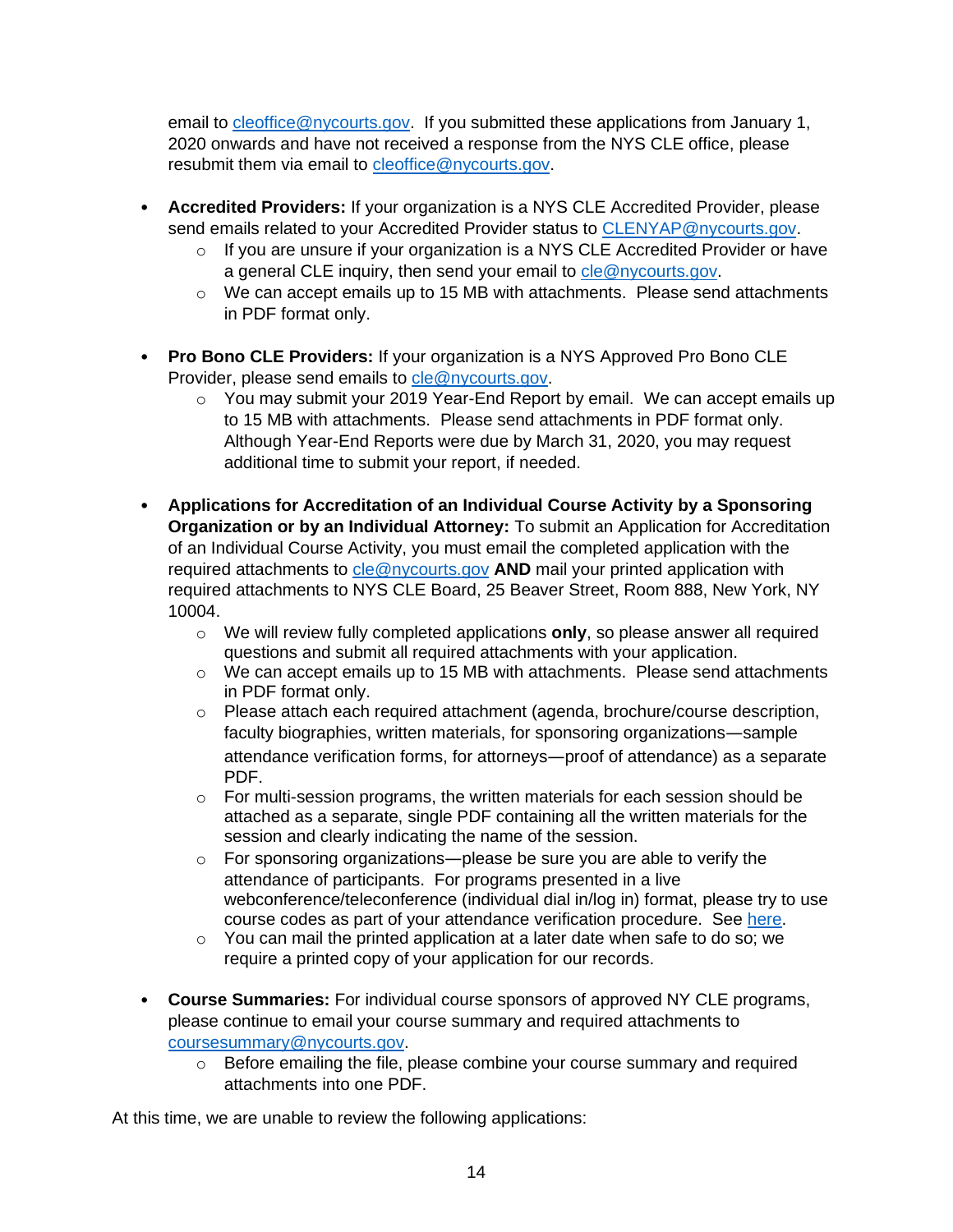- **Publication Credit:** We are unable to review Applications for Publication Credit via email. Applications should be mailed to NYS CLE Board, 25 Beaver Street, Room 888, New York, NY 10004.
- **Extension of Hybrid Accreditation:** To request an extension of hybrid accreditation, sponsors must submit the Application for Extension of Hybrid Accreditation via email as a PDF to [cle@nycourts.gov](mailto:cle@nycourts.gov) **AND** mail the application to NYS CLE Board, 25 Beaver Street, Room 888, New York, NY 10004. The hybrid accreditation will continue until the CLE Board staff reviews your application upon our return to the office.
	- o We can accept emails up to 15 MB with attachments.
	- o You can mail the printed application at a later date when safe to do so; we require a printed copy of your application for our records.
- **Accredited Provider Status**: We are unable to review Applications for Accredited Provider Status via email. Applications should be mailed to NYS CLE Board, 25 Beaver Street, Room 888, New York, NY 10004.

## **Updated April 13, 2020: NYS CLE Board Staff Communications and Review of Applications**

The NYS CLE Board staff is working remotely and will make every attempt to answer your inquiries and review applications to the extent possible. Please note that our responses may be delayed and we appreciate your patience during this time.

- **General Inquiries:** Unfortunately, we are unable to answer telephone calls at this time. Please email your general inquiries to [cle@nycourts.gov.](mailto:cle@nycourts.gov)
- **Applications for Extension of Time to Complete CLE Requirement, Waiver or Modification of CLE Requirement:** Please submit these applications via email to [cleoffice@nycourts.gov.](mailto:cleoffice@nycourts.gov)
- **Accredited Providers:** If your organization is a NYS CLE Accredited Provider, please send emails related to your Accredited Provider status to [CLENYAP@nycourts.gov.](mailto:CLENYAP@nycourts.gov)
	- o If you are unsure if your organization is a NYS CLE Accredited Provider or have a general CLE inquiry, then send your email to [cle@nycourts.gov.](mailto:cle@nycourts.gov)
	- o We can accept emails up to 15 MB with attachments. Please send attachments in PDF format only.
- **Pro Bono CLE Providers:** If your organization is a NYS Approved Pro Bono CLE Provider, please send emails to [cle@nycourts.gov.](mailto:cle@nycourts.gov)
	- o You may submit your 2019 Year-End Report by email. We can accept emails up to 15 MB with attachments. Please send attachments in PDF format only. Although Year-End Reports were due by March 31, 2020, you may request additional time to submit your report, if needed.
- **Applications for Accreditation of an Individual Course Activity by a Sponsoring Organization or by an Individual Attorney:** To submit an Application for Accreditation of an Individual Course Activity, please email the completed application with the required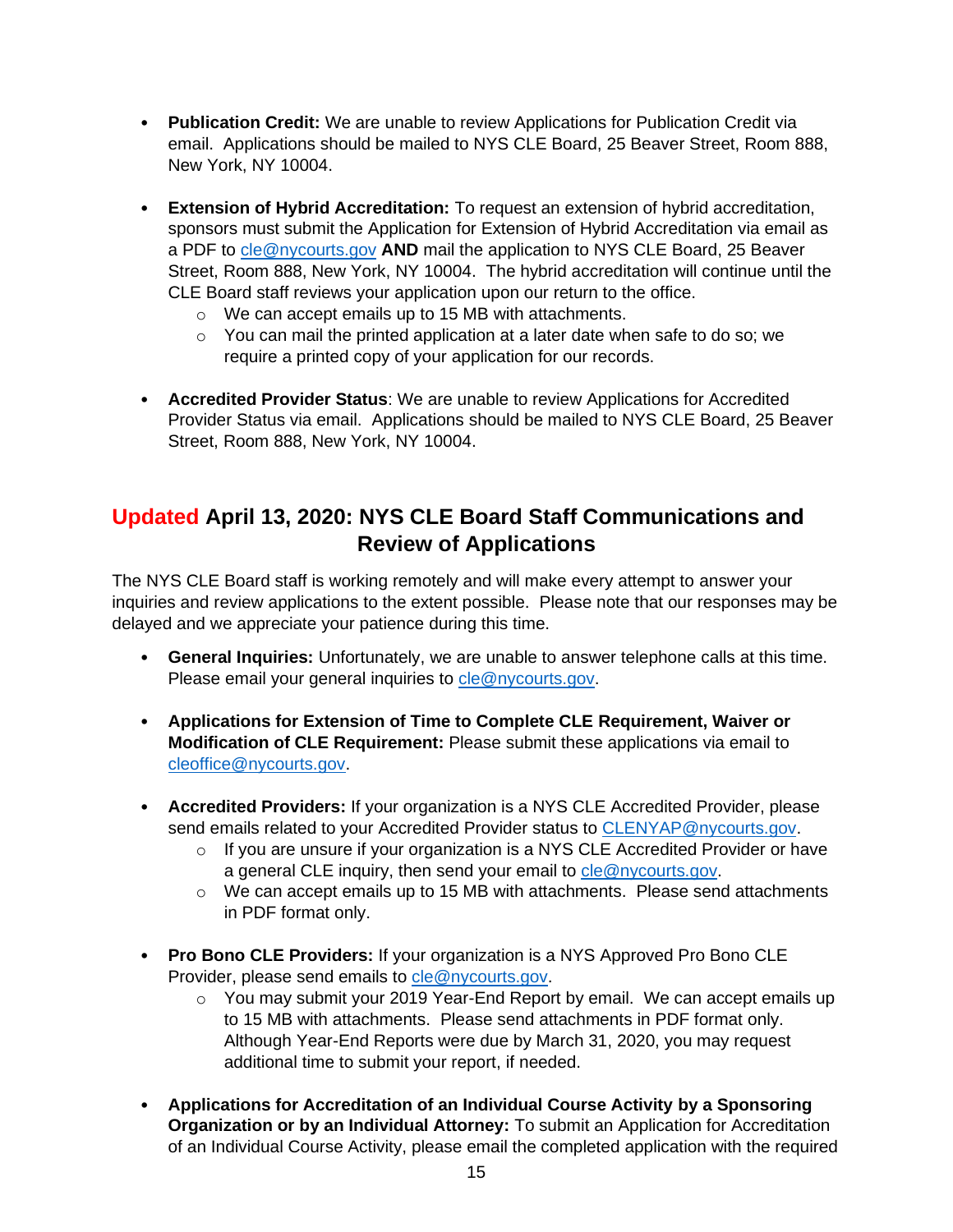attachments to [cle@nycourts.gov](mailto:cle@nycourts.gov) **AND** mail your printed application with required attachments to NYS CLE Board, 25 Beaver Street, Room 888, New York, NY 10004.

- o We will review fully completed applications **only**, so please answer all required questions and submit all required attachments with your application.
- o We can accept emails up to 15 MB with attachments. Please send attachments in PDF format only.
- $\circ$  For multi-session programs, the written materials for each session should be attached as a separate, single PDF containing all the written materials for the session and clearly indicating the name of the session.
- $\circ$  You can mail the printed application at a later date when safe to do so; we require a printed copy of your application for our records.
- **Course Summaries:** For individual course sponsors of approved NY CLE programs, please continue to email your course summary and required attachments to [coursesummary@nycourts.gov.](mailto:coursesummary@nycourts.gov)
	- $\circ$  Before emailing the file, please combine your course summary and required attachments into one PDF.

At this time, we are unable to review the following applications:

- **Publication Credit:** We are unable to review Applications for Publication Credit via email. Applications should be mailed to NYS CLE Board, 25 Beaver Street, Room 888, New York, NY 10004.
- **Extension of Hybrid Accreditation:** To request an extension of hybrid accreditation, sponsors must submit the Application for Extension of Hybrid Accreditation via email as a PDF to [cle@nycourts.gov](mailto:cle@nycourts.gov) **AND** mail the application to NYS CLE Board, 25 Beaver Street, Room 888, New York, NY 10004. The hybrid accreditation will continue until the CLE Board staff reviews your application upon our return to the office.
	- o We can accept emails up to 15 MB with attachments.
	- $\circ$  You can mail the printed application at a later date when safe to do so; we require a printed copy of your application for our records.
- **Accredited Provider Status**: We are unable to review Applications for Accredited Provider Status via email. Applications should be mailed to NYS CLE Board, 25 Beaver Street, Room 888, New York, NY 10004.

# **Effective March 11, 2020: Changes to CLE Program Format Restrictions in Response to COVID-19 Coronavirus**

In an effort to address the growing concerns related to the spread of the COVID-19 Coronavirus, the CLE Board will implement the following changes, effective immediately through June 30, 2020:<sup>13</sup>

<sup>&</sup>lt;sup>13</sup> Should conditions warrant, these changes may be extended.